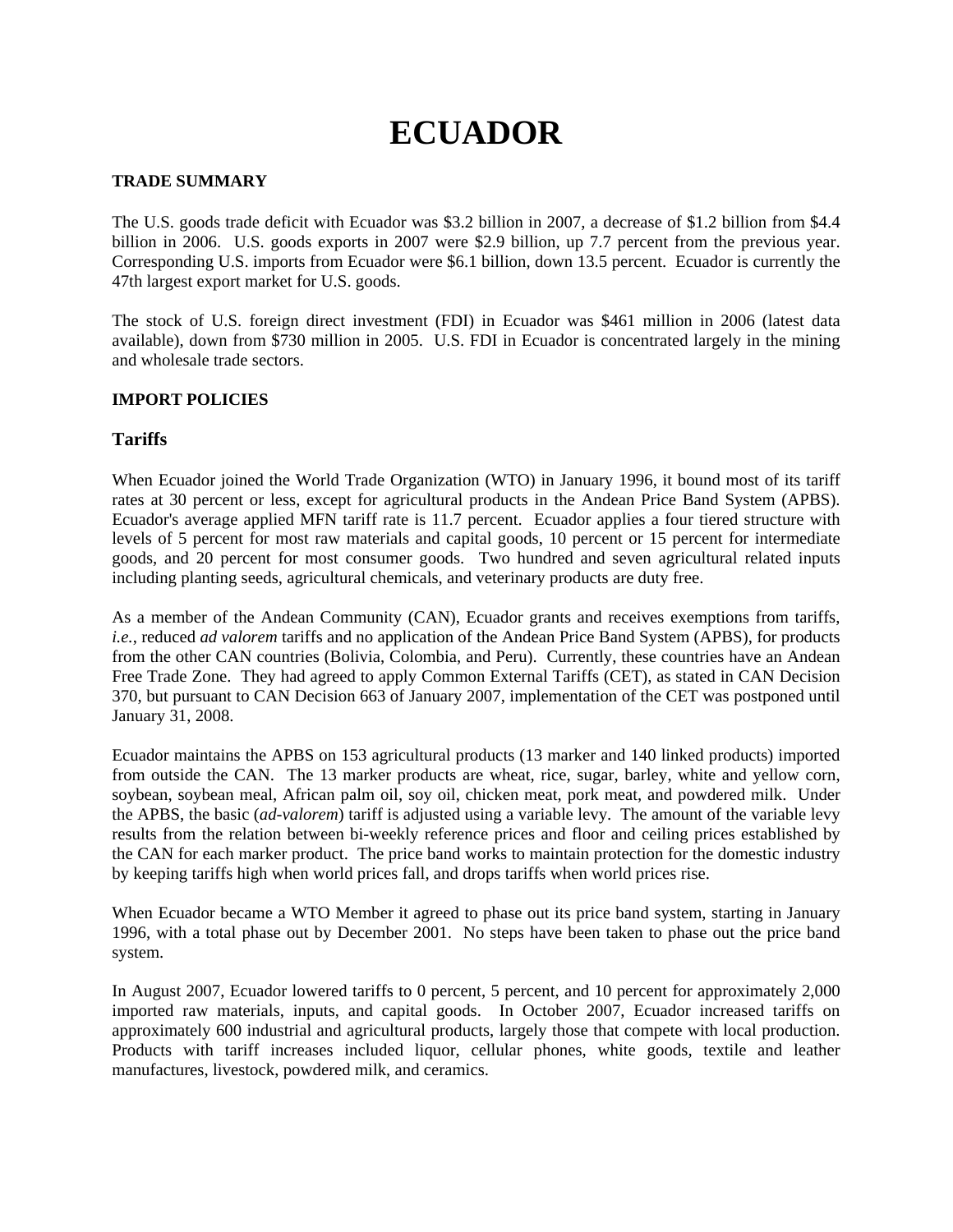#### **Tariff-Rate Quotas (TRQ)**

During the Uruguay Round, Ecuador agreed to establish TRQs for a number of agricultural imports. In May of 2000, Ecuador created a TRQ Committee to administer and manage TRQs, which have remained constant. However, quota allocations are not always requested by importers because the tariffs under the APBS are sometimes lower than the in-quota TRQ tariffs. At the same time, the TRQ Committee sometimes does not approve TRQ requests for certain products in order to protect local production. This outcome is common with products such as poultry and powdered milk.

Products subject to TRQs include wheat, corn, sorghum, barley, barley malt, soybean meal, powdered milk, frozen turkeys, and frozen chicken parts.

# **Nontariff Measures**

Ecuador maintains several requirements that could be considered nontariff barriers that are not justified under the WTO Agreement. Importers must register with the Central Bank through approved banking institutions to obtain import licenses for all products. Although Ecuador recently phased out the prior authorization requirement for most imports, it still requires prior authorization from the Ministry of Agriculture (MAG) for imports of 80 agricultural items originating in countries other than CAN members, as stated in COMEXI Resolution 383 of June 11, 2007. The list of products includes a number of commodities already within the Andean price band system, such as poultry, beef, dairy, horticultural products, corn, rice, palm oil, and soybean meal. For several of these imports, the Minister or a designee must provide prior import authorization. The MAG argues that the authorization is to ensure sanitary standards and tax rules are followed, but in some instances these justifications do not appear applicable.

Another administrative hurdle for agricultural importers is the MAG's use of Consultative Committees for import authorizations. These are usually subject to crop absorption programs, which were to be eliminated as part of Ecuador's WTO accession in 1996. These committees, mainly composed of local producers, often advise the MAG against granting import authorizations for products such as corn, soybean meal, dairy, and meats. The MAG often requires that all local production be purchased at high prices before authorizing imports. If these barriers were removed, U.S. industry estimates that total U.S. corn and soybean meal exports could increase by \$35 million per year.

The Ministry of Health is required to provide prior authorization for processed, canned, and packaged products in the form of a sanitary registration. Importers have concerns regarding the confidentiality of information they must provide on product formulas and compositions. In general, the bureaucratic procedures that importers must follow in order to obtain authorizations continue to be lengthy and cumbersome.

Ecuador assesses a special consumption tax (ICE) of 32 percent on imported and domestic spirits. However, the taxable base upon which Ecuador assesses the ICE differs for domestic and imported spirits. For imported spirits, the ICE is applied to the ex-customs value, which is then marked up 25 percent (*i.e.*, taxable base = [c.i.f. value + tariff + VAT] marked up by 25 percent); the ICE is assessed on this inflated value. In contrast, for domestic spirits, the ICE is assessed on the ex-factory price, and the 25 percent markup, although legally required, is not generally applied (*i.e.*, taxable base = ex-factory value + VAT). In both cases, the excise tax is based on arbitrary values and not on actual transaction values. Further increasing the cost of importing, Ecuador recently raised the tariff rates on spirits such as vodka from 20 percent to 30 percent, Ecuador's highest bound tariff rate for such products.

In October 2007, Ecuador passed a new Customs Law replacing its existing pre-shipment inspection (PSI) regime for imports with free on board values of more than \$4,000 with a risk analysis system run by the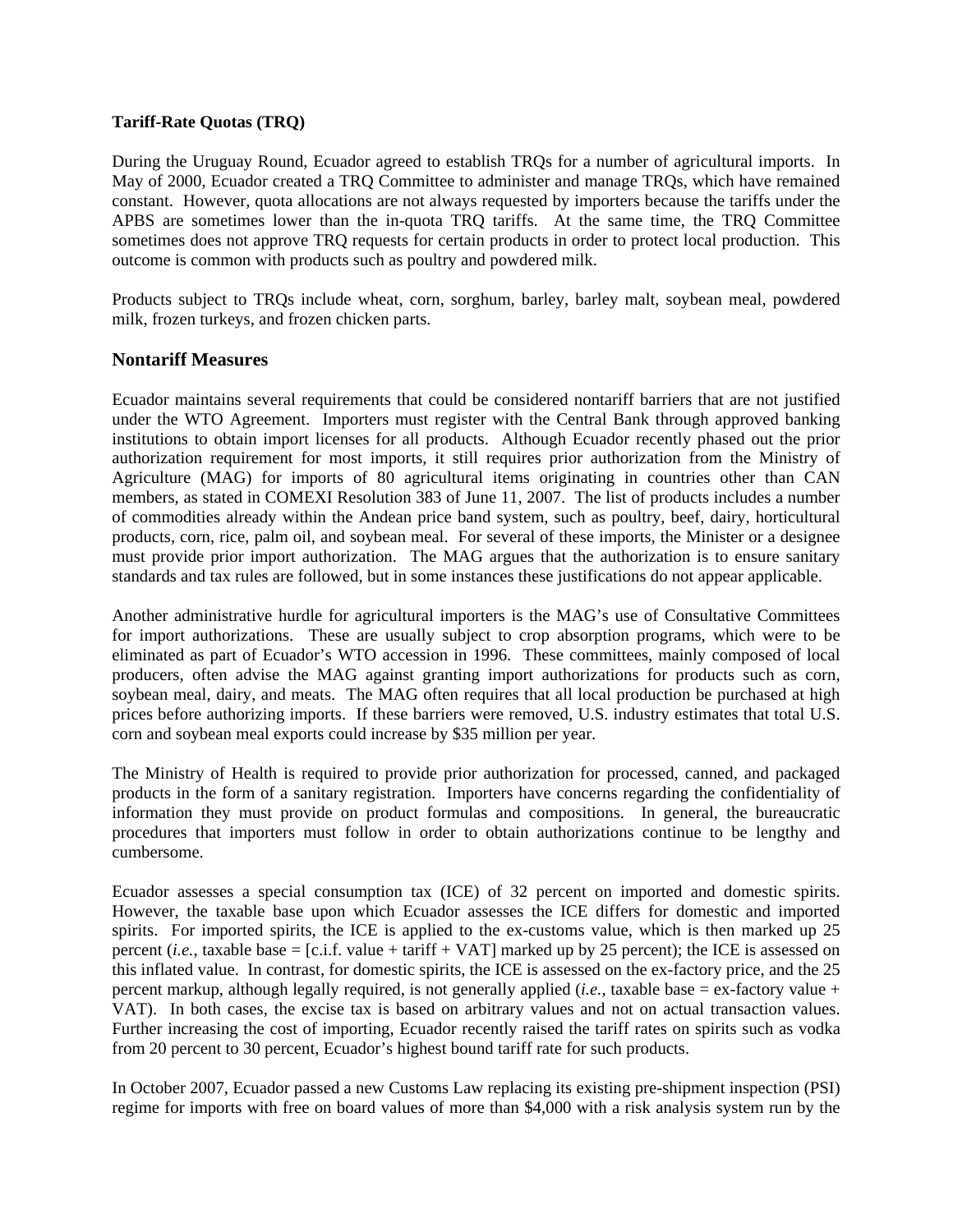Ecuadorian Customs Agency. Under this system, low risk importers should benefit from fewer physical inspections and expedited release of their cargo. The new law also includes changes to customs processes and requirements in an effort to reduce costs and minimize delays for importers.

Ecuador maintains bans on the import of used motor vehicles and spare parts, tires, and clothing.

In April 2006, Ecuador's Congress approved a controversial Food and Nutrition Security law. This bill invoked the precautionary principle and in practice prohibited the use, handling, trade, or import of any food products that may have contained organisms derived from biotechnology, since Ecuador did not possess appropriate institutions to provide proof of their safety. The prohibition stopped imports of several commodities in high demand by the animal feed and cooking oil industry (soybean meal and oil) for several weeks. However, apparently due to pressure from local industry, Ecuador's Attorney General declared this law unenforceable due to technical errors in the text.

Health Code legislation passed by Congress in December 2006 reintroduces the provisions of the Food and Nutrition Security law. However, imports have continued normally and it appears the Ministry of Agriculture is awaiting the development of implementing legislation before enforcing the law.

# **STANDARDS, TESTING, LABELING, AND CERTIFICATION**

Ecuador's Animal and Plant Health Inspection Service (SESA) is responsible for administering Ecuador's sanitary and phytosanitary (SPS) controls. According to Ecuadorian importers, bureaucratic procedures required to obtain clearance still appear to discriminate against foreign products. Denials of SPS certification often appear to lack a scientific basis and, in certain cases, appear to have been used in a discriminatory fashion to block the importation of U.S. products that compete with Ecuadorian production. This occurs most often with poultry, turkey and pork meats, beef, dairy products, and fresh fruit. For instance, in May 2007, the World Organization for Animal Health (OIE) classified the United States as a controlled risk country for Bovine Spongiform Encephalopathy (BSE), thereby clarifying that U.S. beef and beef products are safe to trade, provided that the appropriate specified risk materials (SRMs) are removed. However, Ecuador continues to ban U.S. beef and beef products through BSErelated measures. The ability to import some products, such as rice, corn, soybeans, and soybean meal, depends entirely on the discretion of the MAG, which will often look to the Consultative Committees for advice. The impact of removing these barriers would mean an increase of U.S. exports of up to \$20 million per year according to industry estimates. Although Ecuador has a number of SPS measures in place for imports of agricultural products, it has yet to complete its notification obligations under the SPS Agreement. To date, Ecuador has only notified 18 SPS regulations to the WTO.

SESA follows the CAN's Andean Sanitary Standards. Some standards applicable for third countries are different from those applied to CAN members. For example, there can be differences in the requirements for imports from CAN members and third countries. SESA also requires certifications for each product stating that the product is safe for human consumption or, in the case of live animals, that the animal is healthy and that the country of origin or the area of production is free from certain exotic plant or animal diseases. Industry sources assert that this process has been used unreasonably by SESA to prevent entry of animal products – especially poultry – that compete with local producers.

U.S. firms report that the Izquieta Perez National Hygiene Institute (INHIP – the Ministry of Health's executive arm responsible for granting sanitary registration certificates) accepts U.S. Certificates of Free Sale, not in lieu of sanitary registrations, but only as part of the many documents required for sanitary registration. In addition, onerous and inefficient procedures have delayed issuance beyond 30 days, and in some cases have reportedly limited the entry of some products imported from the United States.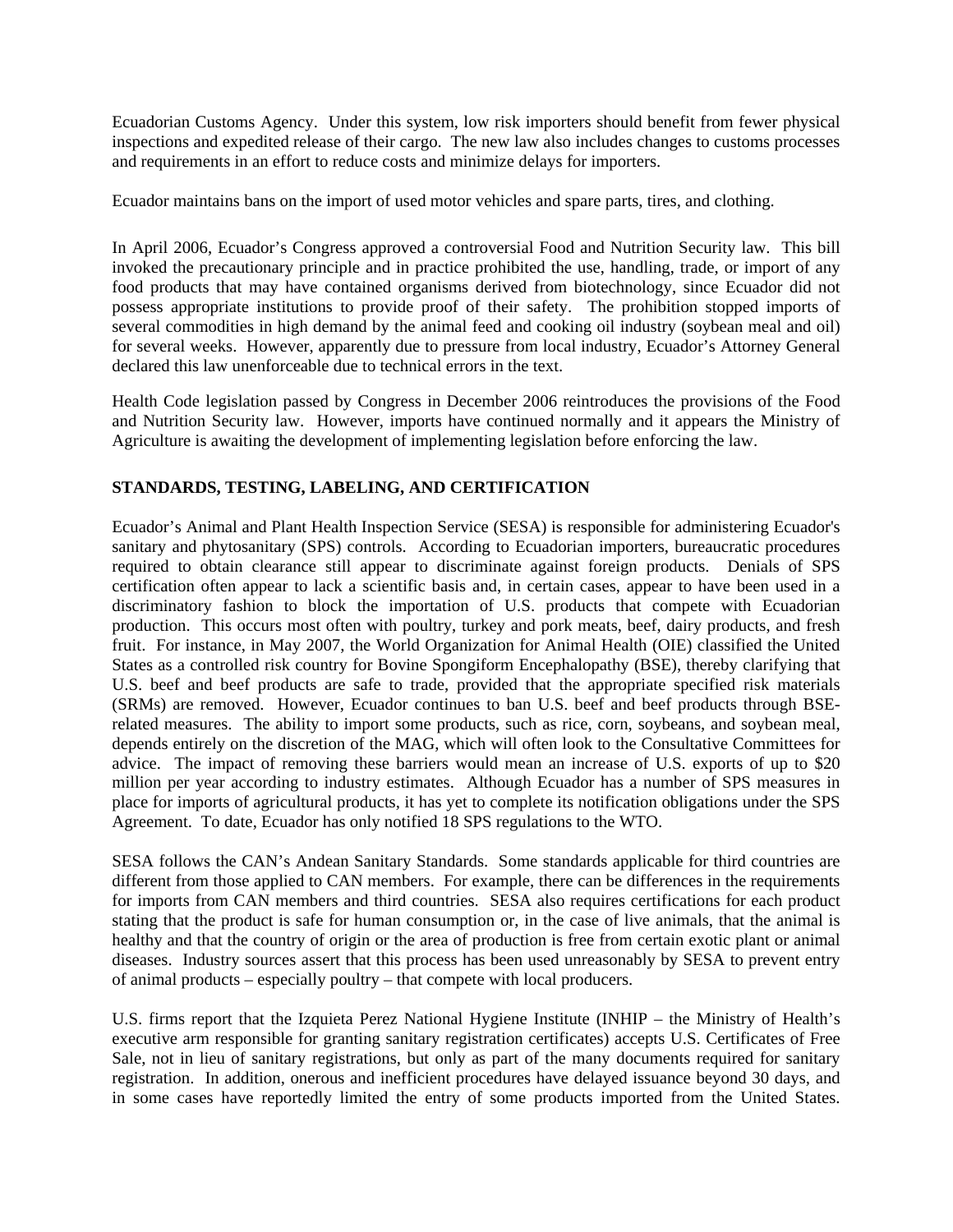Pharmaceutical, food, and beverage industry sources estimate that lost U.S. exports due to problems with sanitary registrations amount to \$25 million annually.

Ecuador does not adequately define or provide an appropriate sanitary registration process for food and dietary supplements. Currently, there is no regulation governing the sanitary registration process for such products. When registering foods supplements, U.S. companies are unable to ensure these products are assigned a proper classification by the Ministry of Health. In addition, U.S. companies have expressed concerns regarding regulations issued by Ecuador's public health ministry requiring foreign food manufacturers to disclose confidential information, such as formulas of imported food and pharmaceutical products. This requirement appears to go beyond the requirements of the Codex Alimentarius Commission on International Standards and Labeling.

## **GOVERNMENT PROCUREMENT**

Government procurement is regulated by a 2001 public contracting law. Foreign bidders must be registered in Ecuador and have a local legal representative in order to participate in government procurement. The law does not discriminate against U.S. or other foreign suppliers. However, bidding on government contracts can be cumbersome and relatively nontransparent. The lack of transparency is also a factor in the cancellations of bid solicitations that unnecessarily adds to the costs of participating in government procurement and subjects the procurement process to possible manipulation by contracting authorities.A large number of government controlled companies (such as fixed line telephony providers, electric power generators and distributors, hospitals, and clinics) are not subject to Ecuador's rules on government procurement. Ecuador is not a signatory to the WTO Agreement on Government Procurement.

## **INTELLECTUAL PROPERTY RIGHTS (IPR) PROTECTION**

The basic legal tenets of Ecuador's IPR regime are provided for under a comprehensive 1998 IPR law and Andean Pact Decisions 345, 351, and 486. The 1998 IP law provides greater protection for intellectual property than existed before it came into effect; however, Ecuador's IPR regime is weak in a number of areas and the law is not being adequately enforced.

Ecuador's 1998 IPR law provided an improved legal basis for protecting patents, trademarks, and trade secrets. However, concerns remain regarding several provisions, including a working requirement for patents, and inadequate protection of undisclosed pharmaceutical test and other data submitted for marketing approval. U.S. companies are also concerned that the Ecuadorian government does not provide patent protection to new uses of previously known or patented products.

Government of Ecuador health authorities continue to approve the commercialization of new drugs that are the bioequivalent of patented drugs, thereby denying the originator companies effective patent protection for innovative drugs. A modification to Ecuador's health code in late 2006 permits sanitary registrations without regard to whether or not a medication is patented. However, a court decision in 2006 that characterized efforts by a patent holder to remove illegal copies from the market as an illegal competitive practice was overturned on appeal in 2007.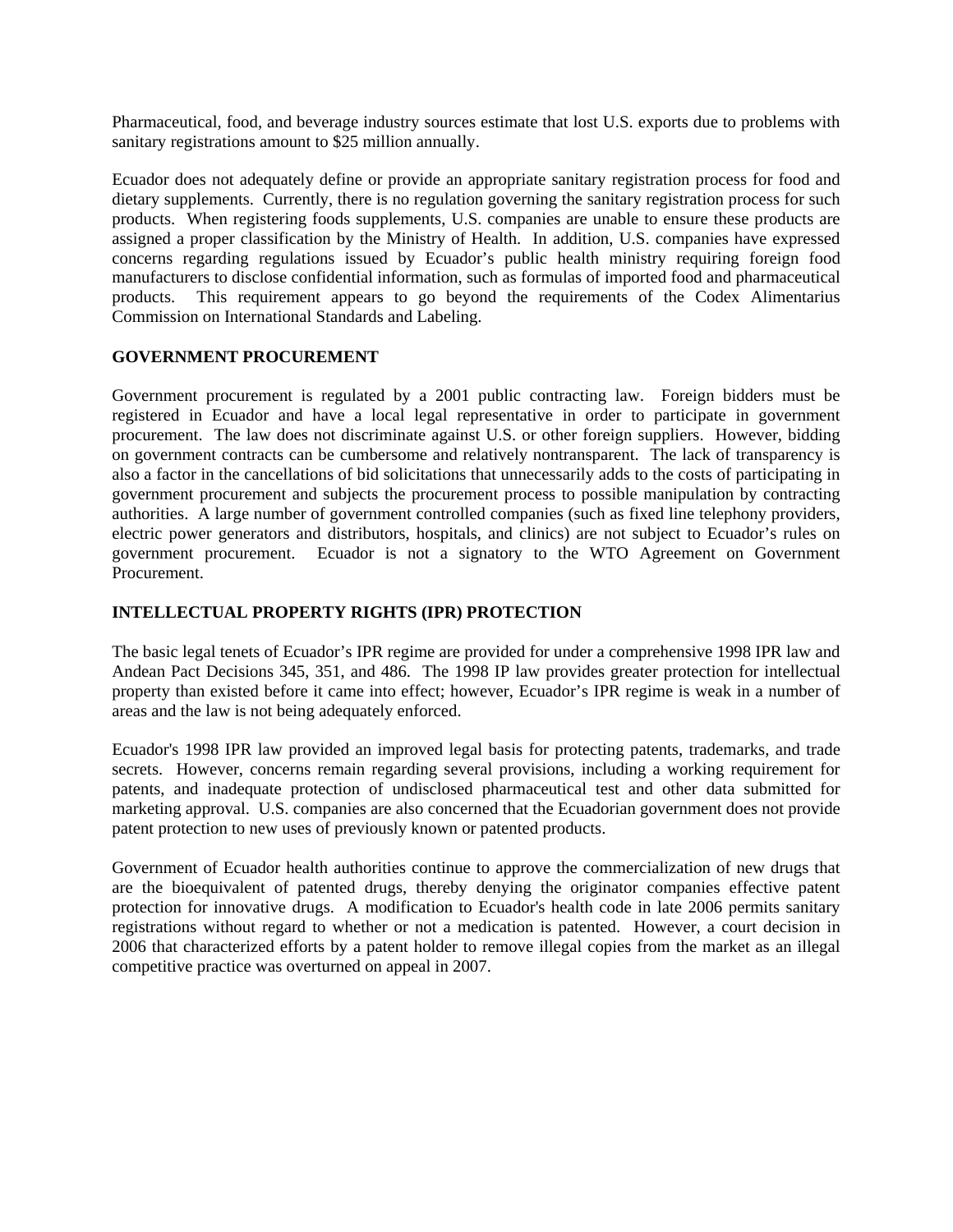Proprietary pharmaceutical test data submitted for marketing approval is also not being afforded adequate protection. In effect, the government of Ecuador is allowing the test data of registered drugs from originator companies to be relied upon by others seeking approval for their own version of the same product.

# **Enforcement**

Active local trade in pirated audio and video recordings, computer software, and counterfeit brand name apparel continues. The government of Ecuador, through the National Copyright Office's Strategic Plan against Piracy, has committed to take action to reduce the levels of copyright piracy, including implementation and enforcement of its 1998 Copyright Law. However, weak copyright enforcement remains a significant problem, especially concerning sound recordings, computer software, and motion pictures. Although the Ecuadorian Intellectual Property Institute has voiced its concern, the government of Ecuador has not taken action to clarify that Article 78 of the 1999 Law on Higher Education does not permit software copyright infringement by educational institutions.

The International Intellectual Property Alliance (IIPA) estimates that pirated products accounted for 98 percent of the domestic record and music industry in Ecuador in 2006, with estimated damage due to music piracy of \$33 million. Ecuador has made limited progress in establishing the specialized IPR courts required by its 1998 IPR law. The national police and the customs service are responsible for carrying out IPR enforcement, but do not always enforce court orders. Some local pharmaceutical companies produce or import counterfeit drugs and have sought to block compliance with Ecuador's IP law.

## **SERVICES BARRIERS**

In the area of basic telecommunications, Ecuador has only undertaken WTO commitments for domestic cellular services. Accordingly, it does not have market access or national treatment obligations for other domestic and international telecommunications services, such as fixed line voice telephony and data transmission services. In addition, Ecuador has not committed to adhere to the pro competitive regulatory commitments of the WTO Reference Paper.

## **INVESTMENT BARRIERS**

In disputes, U.S. companies have resorted to local courts or alternate dispute resolution mechanisms such as Chambers of Commerce; others have pursued international commercial dispute resolution mechanisms as provided for in their contracts or under the United States-Ecuador Bilateral Investment Treaty (BIT). The BIT, which entered into force in May 1997, includes obligations relating to national and Most Favored Nation treatment; prompt, adequate, and effective compensation for expropriation; the freedom to make investment related transfers; and access to binding international arbitration of investment disputes.

The transparency and stability of the country's investment regime are significantly weakened by the existence of numerous investment related laws that overlap or that appear to have mutually inconsistent provisions. This legal complexity increases the risks and costs of doing business in Ecuador.

In early 2005, Ecuador's Congress modified the Arbitration and Mediation Law to prohibit international arbitration of investment disputes if the national interest could be affected. Depending on how it is interpreted and applied, this modification of Ecuador's law may conflict with Ecuador's consent to binding arbitration under the BIT. At a minimum, the law could create confusion among investors regarding their arbitration rights and may also reinforce negative impressions among investors of